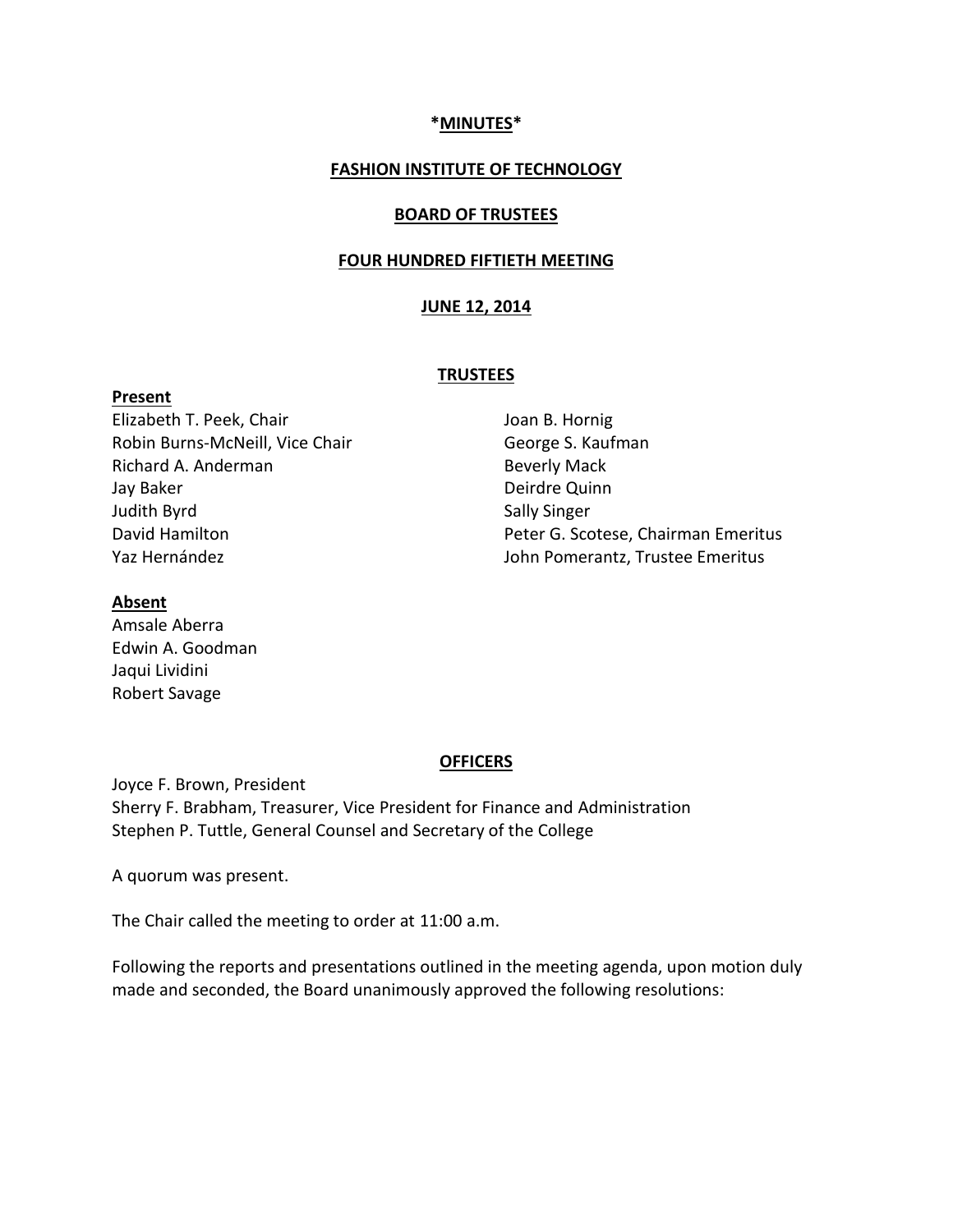## **F. BUSINESS SESSION**

## **I. Elections:**

Elizabeth T. Peek was nominated for Chair of the Board for the 2014-2015 academic year. There were no other nominations. On voice vote all Trustees voted in favor and none opposed, and Elizabeth T. Peek was elected as Board Chair.

Robin Burns-McNeill was nominated for Vice Chair of the Board for the 2014-2015 academic year. There were no other nominations. On voice vote all Trustees voted in favor and none opposed, and Robin Burns-McNeill was elected as Board Vice Chair.

## **II. Action Items:**

# **6.1 Approval of the Minutes of the 449 th Meeting held March 5, 2014 450.1**

**RESOLVED**, that the minutes of the four hundred forty-ninth meeting of the Board of Trustees, held on March 5, 2014, are hereby approved.

## **6.2 Tuition and Student Fees for Fiscal Year 2014-2015 450.2**

**RESOLVED** that, for the academic year 2014-2015, the following schedule of tuition and fees be implemented:

## **Tuition**

## **Full-time – semester cost (Fall and Spring semesters)**

| Lower division<br><b>Upper division</b><br>Graduate division | <b>Resident</b><br>\$2,250<br>\$3,085<br>\$5,185 | Non-resident<br>\$6,750<br>\$8,905<br>\$10,095 |
|--------------------------------------------------------------|--------------------------------------------------|------------------------------------------------|
| Part-time - per credit                                       |                                                  |                                                |
| Lower division<br><b>Upper division</b><br>Graduate division | \$188<br>\$257<br>\$432                          | \$563<br>\$742<br>\$841                        |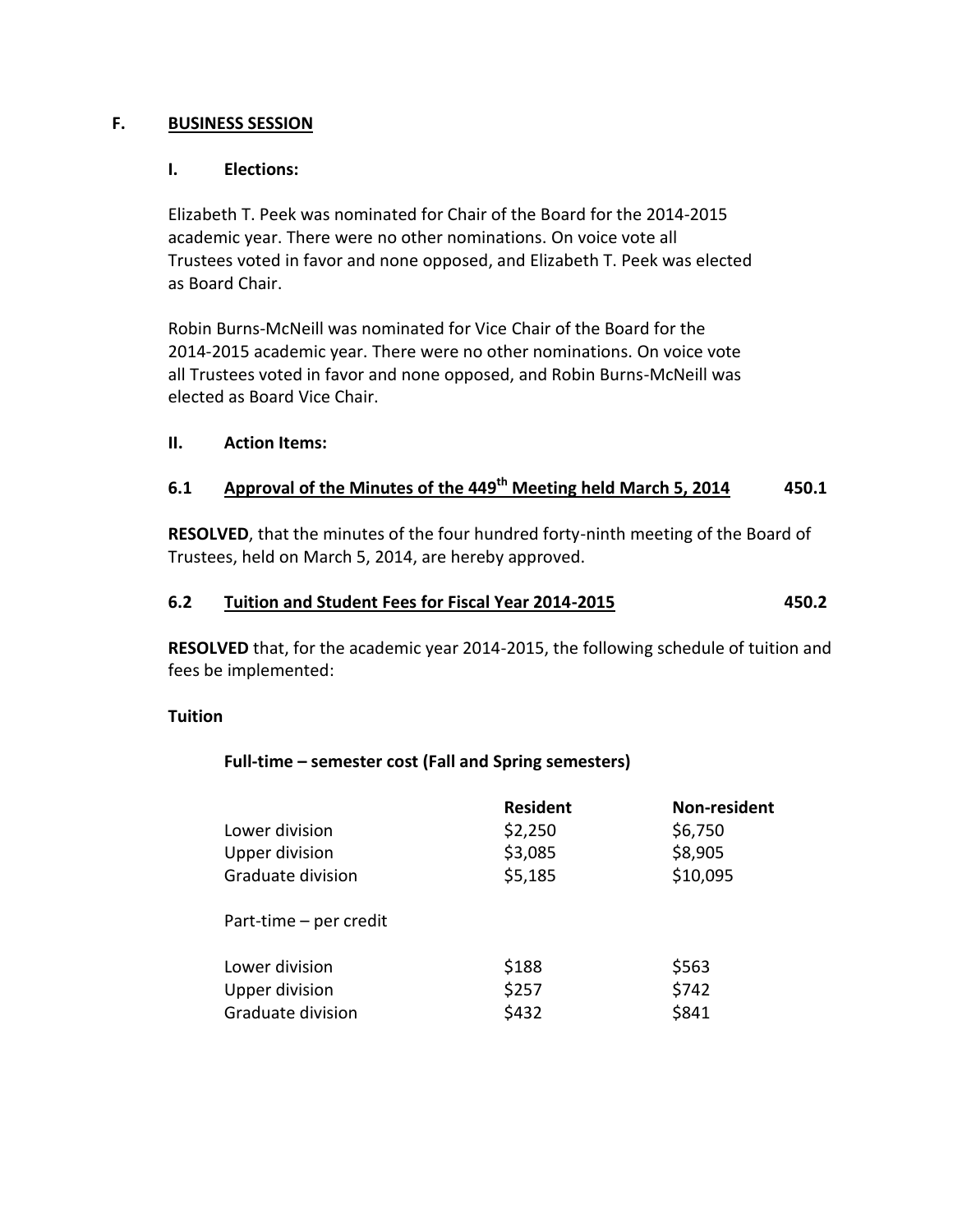# **Student Fees**

| <b>Application to Upper Division</b>       | \$25                                  |                               |
|--------------------------------------------|---------------------------------------|-------------------------------|
| <b>Application to Graduate Division</b>    | \$100                                 |                               |
| Application fee for non-matriculated       |                                       |                               |
| students taking credit courses             | \$50                                  | first occurrence only         |
| Duplicate Diploma                          | \$10                                  |                               |
| Graduation                                 | \$30                                  |                               |
| <b>Graduate Studies Matriculation Fee:</b> |                                       |                               |
| Resident                                   | \$125                                 | per semester                  |
| Non-resident                               | \$250                                 | per semester                  |
| <b>Health Insurance</b>                    | \$607.50                              | per semester                  |
| <b>Health Services</b>                     | \$150                                 | per semester                  |
| I.D. Card Replacement                      | \$25                                  | per occurrence                |
| Laboratory                                 | \$10                                  | per course                    |
| Late Payment                               | 1.5%                                  | per month on balance          |
| Late Registration                          |                                       |                               |
| Full-time                                  | \$100                                 | per occurrence                |
| Part-time                                  | \$50                                  | per occurrence                |
| Locker Rental                              | \$10                                  | per semester                  |
| Monthly Payment Plan                       | \$25                                  | per semester                  |
| Late Payments                              | \$25                                  | per occurrence (maximum of 2) |
| Part-time registration                     | \$5                                   | per semester                  |
| Patternmaking                              | \$25                                  | per course                    |
| <b>Placement Test</b>                      | \$25                                  | per occurrence                |
| Program Change                             | \$25                                  | per occurrence                |
| Programs in Italy                          |                                       |                               |
| <b>Student Activities Fee</b>              | \$750 per semester for all students   |                               |
| International Program Fee                  | \$1,250 per semester for all students |                               |
| <b>Recreation and Athletics</b>            |                                       |                               |
| Full-time                                  | \$40                                  | per semester                  |
| Part-time                                  | \$3.35                                | per credit                    |
| <b>Returned Check</b>                      | \$25                                  | per occurrence                |
| <b>Student Activity</b>                    |                                       |                               |
| Full-time                                  | \$60                                  | per semester                  |
| Part-time                                  | \$5                                   | per credit                    |
| <b>Technology Fees</b>                     |                                       |                               |
| Full-time                                  | \$100                                 | per semester                  |
| Part-time                                  | \$50                                  | per semester                  |
| <b>SUNY Learning Network</b>               | \$15                                  | per on-line credit hr.        |
| Transcript                                 | \$12                                  |                               |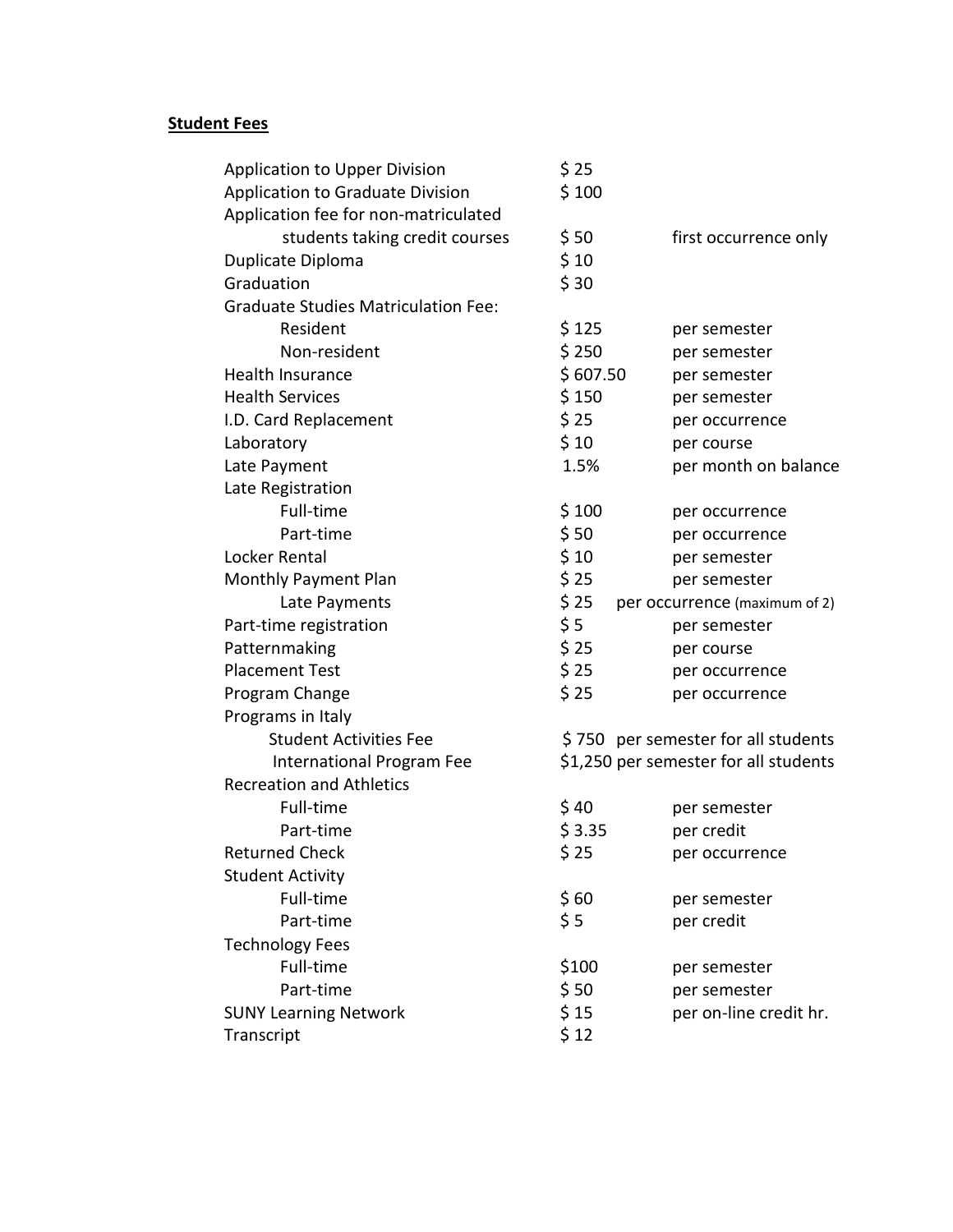## **6.3 FIT Operating Budget for Fiscal Year 2014-2015 450.3**

# **6.4 Authorization to Seek Accreditation of the Jay and Patty Baker School of 450.4 Business and Technology**

**RESOLVED,** that that the Board of Trustees of the Fashion Institute of Technology hereby authorizes the President and her designees to take all necessary and appropriate actions to achieve accreditation of the Jay and Patty Baker School of Business and Technology by the Accreditation Council for Business Schools and Programs for the reasons and purposes described in the Memorandum dated as of June 1, 2014, to Vice President for Academic Affairs, Dr. Giacomo Oliva, from Dean Steven Frumkin, previously distributed to the Board and attached hereto, and to begin the process of accreditation as soon as practicable.

# **6.5 Authorization to Establish the "Intensive English Language at FIT" 450.5 Non-Credit Program**

**RESOLVED**, that the President and her designees, are hereby authorized and directed to take all necessary and appropriate steps to establish, commencing in the spring of 2015, the "Intensive English Language at FIT" non-credit program for international students, substantially as described in the "Proposal for 'Intensive English Language at FIT,' a new non-credit program," dated May 15, 2014, previously distributed to the Board and attached hereto, and in compliance with any applicable laws and regulations relating to the operation of such programs.

## **6.6 Certificates of Permanent Tenure 450.6**

**RESOLVED**, that Certificates of Permanent Tenure be issued to:

Tess Hartman Cullen Department Industry Project Coordinator Toy Design Tenure Date: April 25, 2014

Lucas Rodriguez Technologist B User Support & Service Tenure Date: June 1, 2014